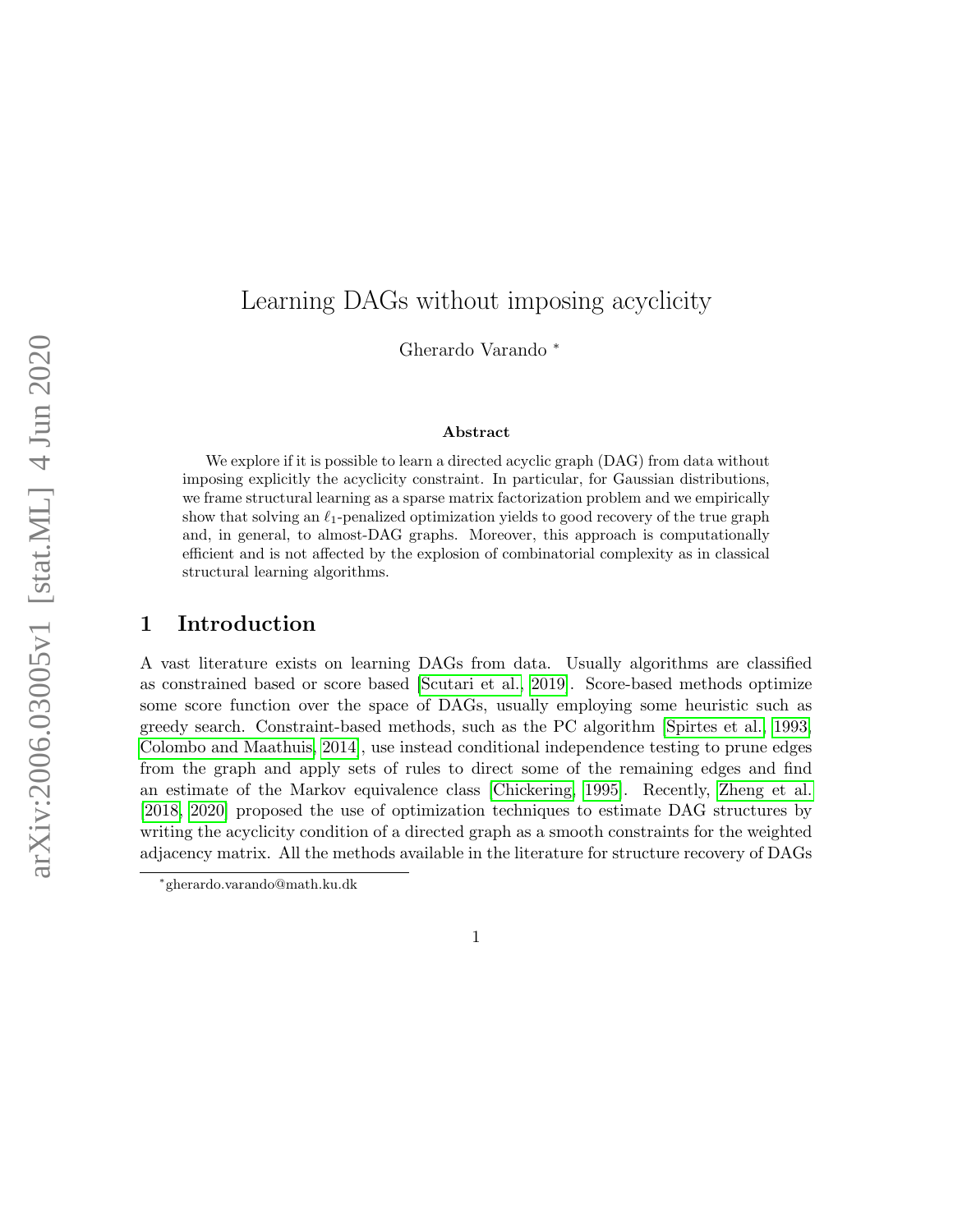impose somehow the acyclicity condition. We propose instead to consider the estimation of DAGs as a general sparse matrix-factorization problem for the inverse covariance matrix arising from linear structural equation models [\[Drton, 2018,](#page-13-2) [Spirtes, 1995,](#page-14-1) [Richardson,](#page-14-2) 1997. We estimate such sparse matrix-factorization solving an  $\ell_1$ -penalized minus loglikelihood minimization using a straightforward proximal gradient method. The proposed method takes inspiration from optimization-based algorithms for structure recovery such as the graphical lasso [\[Friedman et al., 2007\]](#page-13-3) and especially the method proposed in [Varando](#page-15-3) [and Hansen](#page-15-3) [\[2020\]](#page-15-3) where covariance matrices are parametrized as solutions of, eventually sparse, Lyapunov equations. In Section [4](#page-4-0) we perform a simulation study and observe that the proposed method is competitive with classical approaches from the literature on the recovery of the true graph, while being generally faster.

A fortran implementation of the method, together with examples of its usage within R and python, is available at [github.com/gherardovarando/nodag](https://github.com/gherardovarando/nodag).

### 2 Linear structural equation models

A linear structural equation model (SEM) with independent Gaussian noise is a statistical model for a p-dimensional random vector  $X$  defined as the solution of

<span id="page-1-0"></span>
$$
X = \Lambda^t X + \epsilon,\tag{1}
$$

where we assume that  $\epsilon$  is a p-dimensional zero-mean independent Gaussian noise and  $\Lambda \in \mathbb{R}^{p \times p}$ . If  $I - \Lambda$  is invertible, equation [\(1\)](#page-1-0) implies the covariance parametrization [\[Drton,](#page-13-2) [2018\]](#page-13-2)

<span id="page-1-1"></span>
$$
Var(X) = (I - \Lambda)^{-t} \Omega (I - \Lambda)^{-1}
$$
\n(2)

where  $\Omega = \text{Var}(\epsilon)$  is a diagonal positive definite matrix. The connection between Gaussian Bayesian networks and the system of equations [\(1\)](#page-1-0) is immediate if we assume that the matrix  $\Lambda$  has a sparsity structure compatible with a given directed acyclic graph  $G$ .

Inverting equation [2](#page-1-1) we obtain the factorization of the inverse covariance matrix as

<span id="page-1-2"></span>
$$
Var(X)^{-1} = (I - \Lambda)\Omega^{-1}(I - \Lambda)^t = AA^t,
$$
\n(3)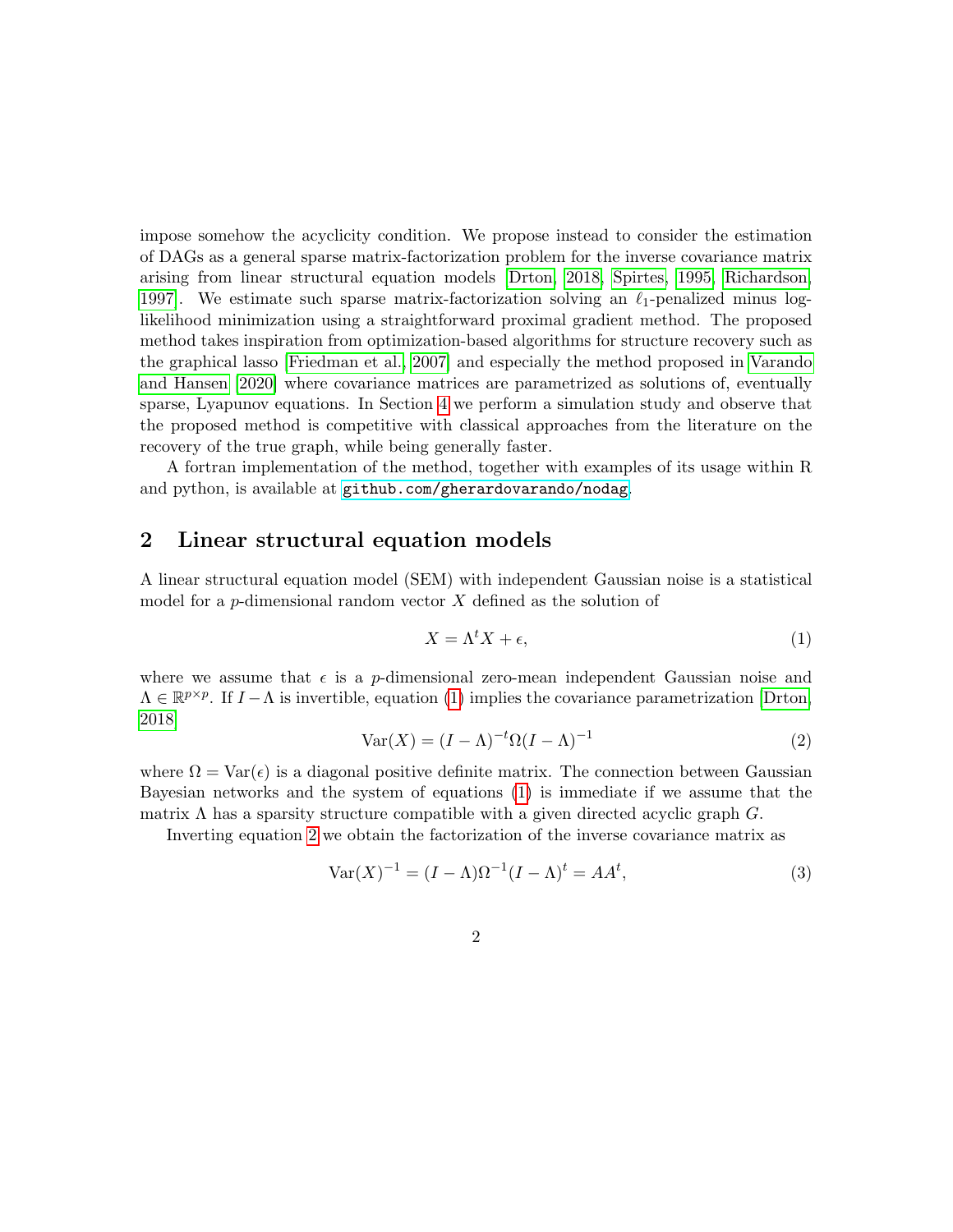with  $A = (I - \Lambda)\Omega^{-1/2}$  having the same off-diagonal sparsity pattern as  $\Lambda$ .

Parametrizing the multivariate Gaussian distribution with the inverse covariance matrix, we can define the linear structural equation model with independent Gaussian noise, and associate graph G, as the family of normal distributions  $\mathcal{N}(\mu, \Sigma)$  with  $\Sigma^{-1}$  in

$$
\mathcal{M}_G = \left\{ AA^t \text{ s.t. } A \in \mathbb{R}^{p \times p} \text{ invertible and } A_{ij} = 0 \text{ if } i \neq j \text{ in } G \right\}
$$

In particular when the graph G is acyclic the set of inverse covariance matrices  $\mathcal{M}_G$  corresponds to Gaussian Bayesian network models.

#### <span id="page-2-1"></span>2.1 Markov equivalence classes

It is known that in general is not possible to recover completely the graph G from observational data, since different graphs give rise to the same statistical model, in which case we say that the two graphs are equivalent [\[Heckerman et al., 1994\]](#page-14-3). The equivalence classes obtained considering the quotient of the space of directed graphs with respect to the above equivalence are called Markov equivalence classes. In particular, if the graph  $G$  is a DAG its Markov equivalence class consists of all DAGs having the same skeleton and exactly the same v-structures [\[Andersson et al., 1997,](#page-13-4) [Heckerman et al., 1994\]](#page-14-3). A completely partially directed acyclic graph (CPDAG) can be used to represent the Markov equivalence class for DAGs [\[Andersson et al., 1997\]](#page-13-4). A CPDAG is a partially directed graph where directed edges represent edges that have the same directions in all DAGs belonging to the Markov class, while undirected edges are drawn where there exists DAGs in the Markov equivalence class with different directions for a given edge.

### 3 Structure recovery

Considering the factorization of the precision matrix [\(3\)](#page-1-2) it is immediate to consider the following minimization problem for the  $\ell_1$ -penalized minus log-likelihood

<span id="page-2-0"></span>minimize 
$$
-2 \log \det(A) + \text{trace}(A^t \hat{R} A) + \lambda ||A||_1
$$
,  
subject to  $A \in \mathbb{R}^{p \times p}$  invertible (4)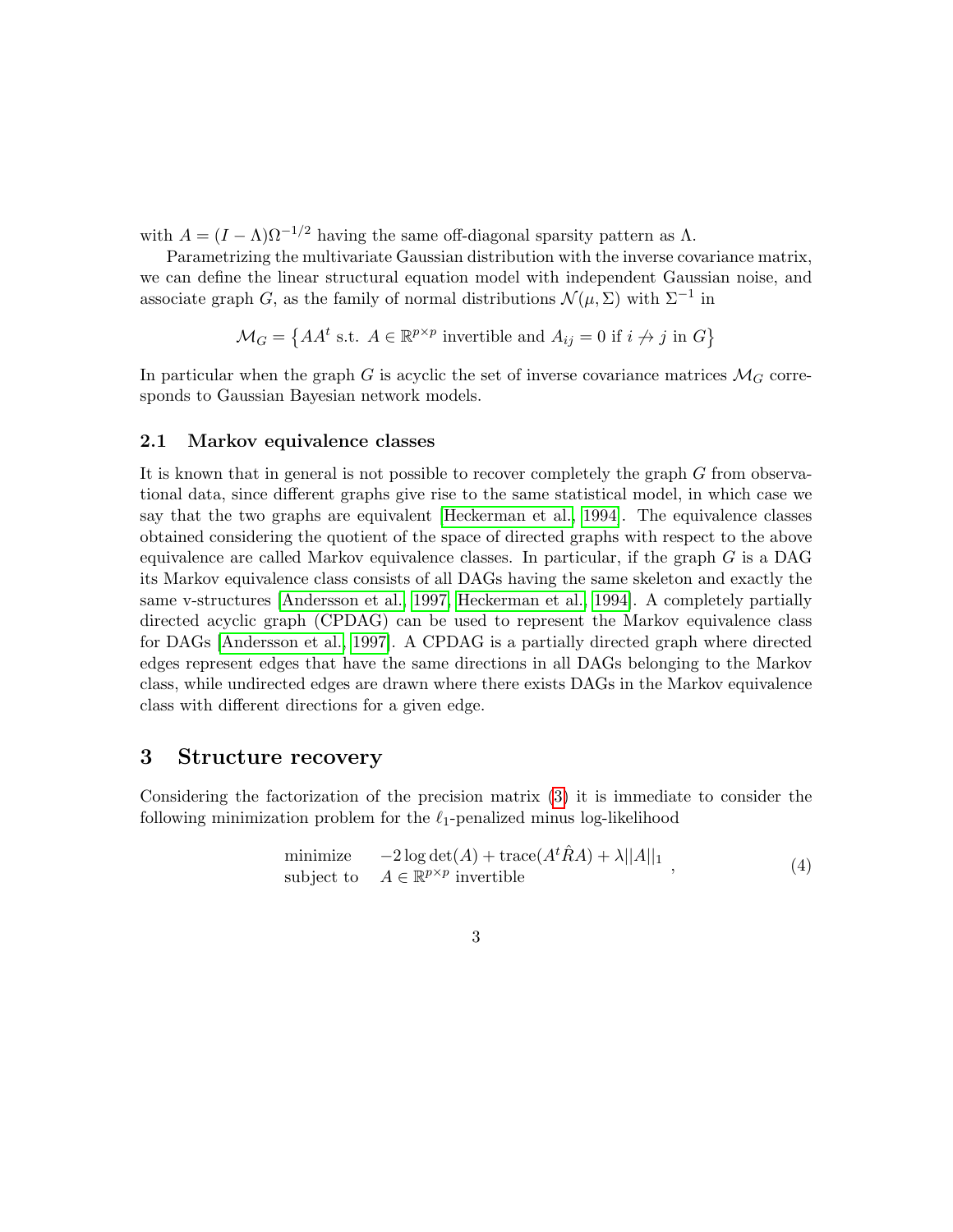where  $\hat{R}$  is the empirical correlation matrix estimated from the data.

Solving the above problem, we estimate a sparse factorization of the inverse covariance matrix and the estimated graph can be read directly from the non-zero entries of the minimizer.

Remark 1 The proposed structural estimation is a general estimation for linear SEM, including models with cycles. We focus on the recovery of DAGs mainly because the literature on learning acyclic graphs is more extense and more methods are available.

#### 3.1 Solving the optimization

Various methods can be used to solve problem [\(4\)](#page-2-0), we present here a very simple approach using a proximal gradient method [\[Bach et al., 2012,](#page-13-5) [Parikh and Boyd, 2014\]](#page-14-4) similar to the algorithm proposed in [Varando and Hansen](#page-15-3) [\[2020\]](#page-15-3).

The proximal gradient is a method applicable to minimization problems where the objective function has a decomposition into a sum of two functions of which one is differentiable. In particular, the objective function of problem [\(4\)](#page-2-0) can be written as  $f(A) + g(A)$  where  $f(A) = -2 \log \det(A) + \text{trace}(A^t \hat{R}A)$  and  $g(A) = ||A||_1$ , with f differentiable.

The proximal gradient algorithm consists of iterations of the form

$$
A^{(k)} = \mathcal{S}_{s\lambda} \left( A^{(k)} - s \nabla f \right)
$$

where the soft-thresholding  $\mathcal{S}_t(A)_{ij} = \text{sign}(A_{ij}) (|A_{ij}| - t)_{+}$  is the proximal operator for the  $\ell_1$ -penalization and  $\nabla f(A) = 2\hat{R}A - 2A^{-1}$ . At each iteration the step size s is selected using the line search proposed in [Beck and Tabulle](#page-13-6) [\[2010\]](#page-13-6).

A complete description of the algorithm and its implementation is given in the Appendix [A.](#page-11-0)

<span id="page-3-0"></span>Example 1 We simulate 1000 synthetic observations from a Gaussian Bayesian network with associated DAG given in Figure [1](#page-3-0)  $(a)$ . The graph estimated solving the optimization problem  $(4)$  is shown in Figure [1](#page-3-0) (b). We can observe that all the v-structures in the true DAG are correctly recovered. Nevertheless, the estimated graph is not a valid DAG since it contains the directed cycle  $7 \leftrightarrow 8$ .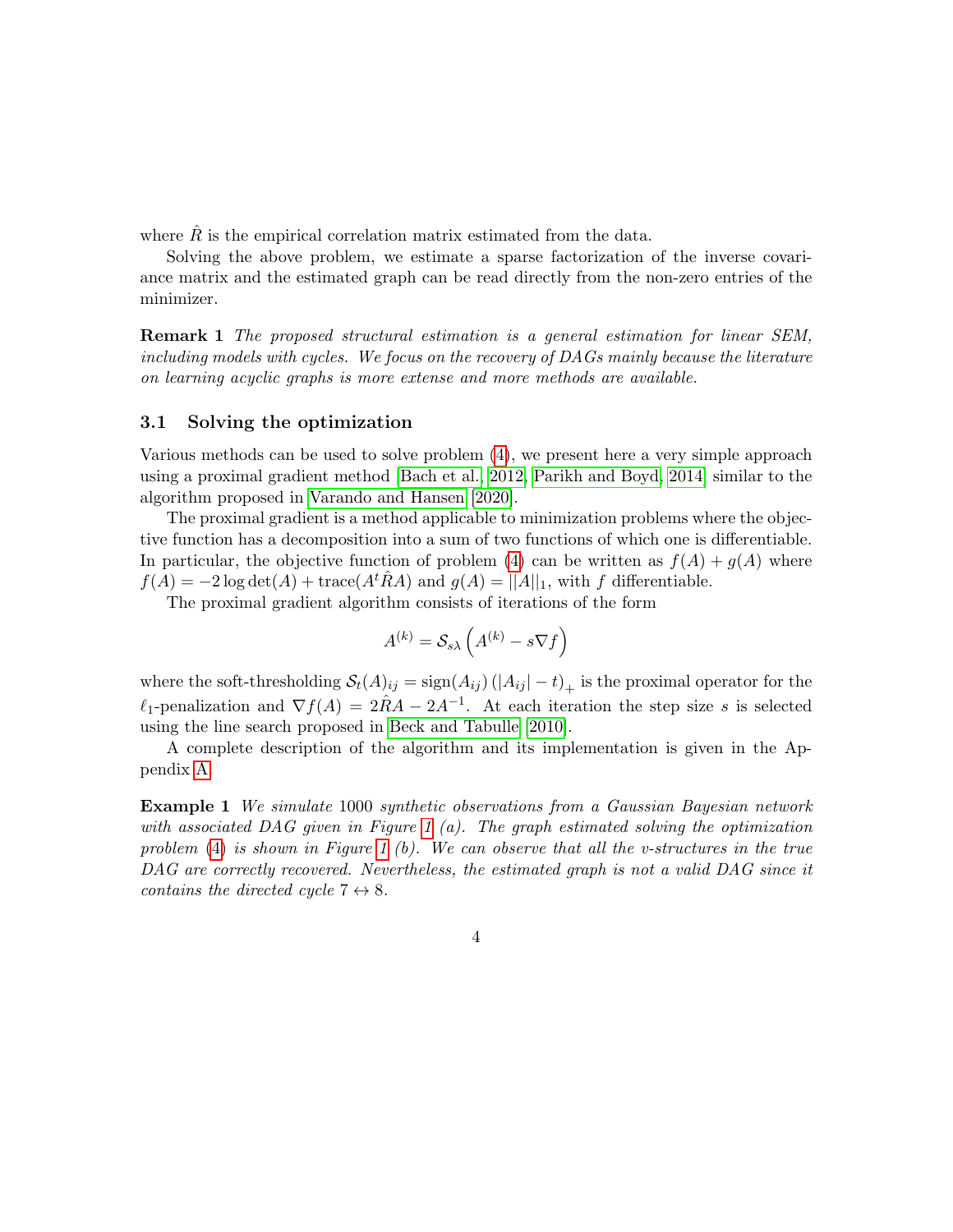

Figure 1: True DAG (a) and estimated graph with  $\lambda = 0.2$  (b).

## <span id="page-4-0"></span>4 Simulations

We perform a simulation study to explore how the proposed method behaves with respect to the recovery of the true graph. Data is generated from Gaussian Bayesian networks with known structure similarly to [Colombo and Maathuis](#page-13-0) [\[2014\]](#page-13-0), in particular random DAGs with  $p \in \{5, 10, 20, 50, 100\}$  nodes are generated with independent probability of edges  $\frac{k}{p}$ ,  $k = 1, 2, 3, 4$ . Coefficients for the linear regression of each variable on its parents are independent realizations of a uniform distribution between 0.1 and 1, and the noise distribution is either standard Gaussian or exponential with rate parameter equal to 1. For each combination of  $p$ ,  $k$  and noise distribution we generate 20 DAGs and subsequently sample  $n = 100, 1000, 10000$  observations from the induced structural equation models.

We apply our proposed method (nodag) by solving the optimization problem [\(4\)](#page-2-0) with  $\lambda = 0.1, 0.2, 0.3$ . For comparison, we consider three classical structural-recovery algorithms: the order independent PC [\[Colombo and Maathuis, 2014\]](#page-13-0), the greedy equivalent search [\[Chickering, 2003\]](#page-13-7), and an hill-climbing search. The PC algorithm (pc) and the greedy equivalent search (ges) are implemented in the pcalg R package [\[Kalisch et al.,](#page-14-5)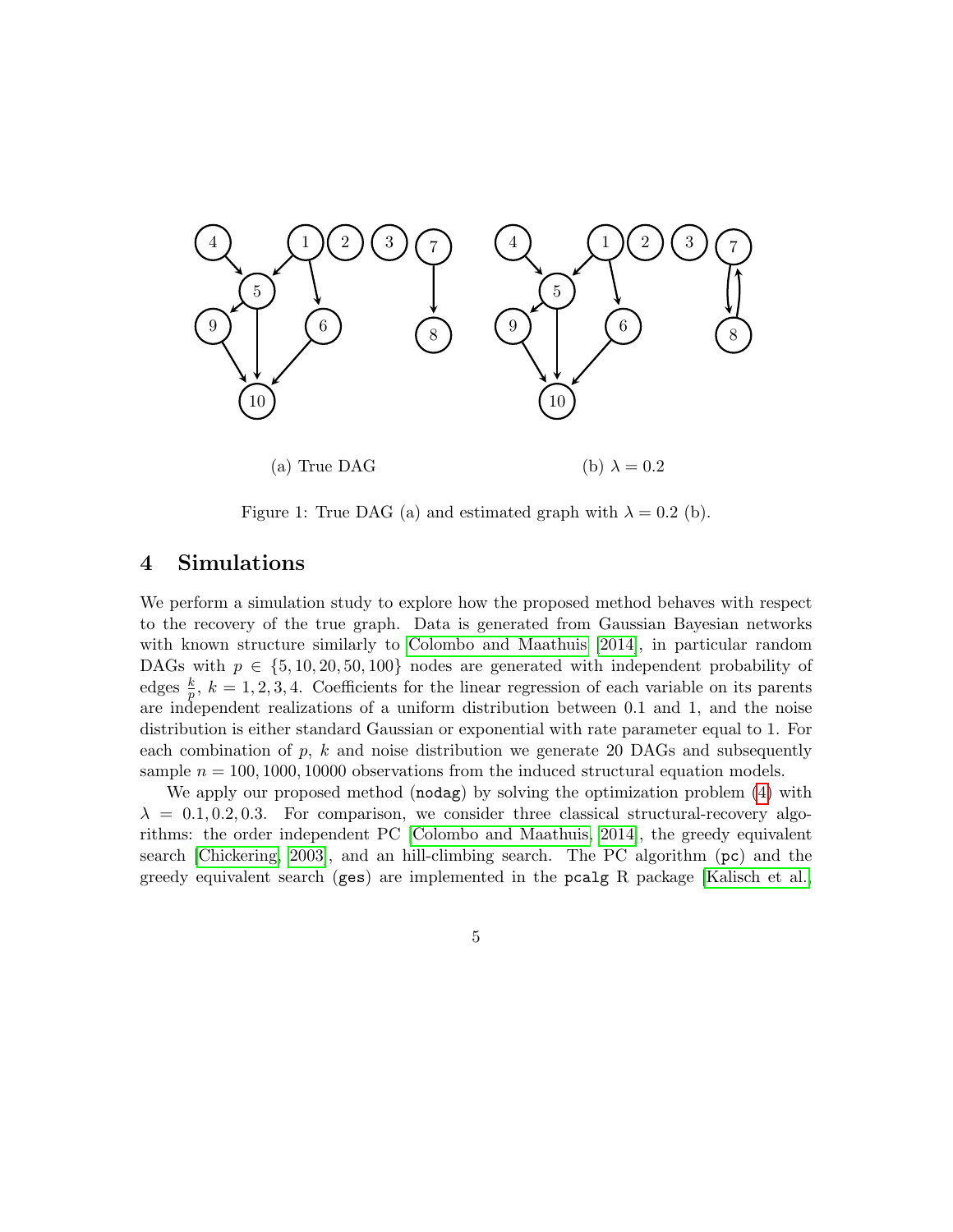[2012\]](#page-14-5), while the hill-climbing search with tabu (tabu) is available in the bnlearn R package [\[Scutari, 2010\]](#page-14-6). For the pc method we use the Gaussian conditional independence test via Fisher's Z and various significance levels (0.01, 0.005 and 0.001). Both ges and tabu methods optimize the Bayesian information criterion, as default in their implementations. For the tabu we also fix the maximum cardinality of the parent set to 10 to limit the computational complexity.

The pc algorithm and the greedy equivalent search estimate a representation of the Markov equivalence class while the hill-climbing search and the proposed nodag method estimate a directed graph.

#### 4.1 Results

Similarly to [Colombo and Maathuis](#page-13-0) [\[2014\]](#page-13-0) we evaluate the estimated graphs using the F1 score  $(f1)$ , false positive rate  $(fpr)$  and true positive rate  $(tpr)$  with respect to the true skeleton recovery. Figure [2](#page-7-0) shows the average metrics for the skeleton recovery for the different algorithms. We observe that the nodag method obtains, in general, comparable results to the literature algorithms, while performing clearly better in the small sample size with respect to skeleton recovery and slightly worse in the large sample size and small graphs.

Evaluating edge directions is more tricky, since different DAGs with the same skeleton can be Markov equivalent (see Section [2.1\)](#page-2-1), and moreover algorithms can output estimated directed or partially directed graphs. We chose to report structural Hamming distance to both the true DAG (shd-graph) and the true CPDAG (shd-cpdag) in Figure [3.](#page-8-0) We can see that the proposed method is on average superior to other algorithms with respect to the recovery of the true DAG. As for the skeleton recovery, nodag performs worst in the large sample and small system dimensions. As we showed in Example [1](#page-3-0) the graphs estimated by nodag have, sometimes, a double edge  $i \leftrightarrow j$ , and we have observed that this happens especially when the true CPDAG have the corresponding undirected edge  $i - j$ .

In general the value of the penalization coefficient  $\lambda$  obtaining the optimal results is, as expected, dependent on the sample size, but on average it does not seem to be too much sensitive.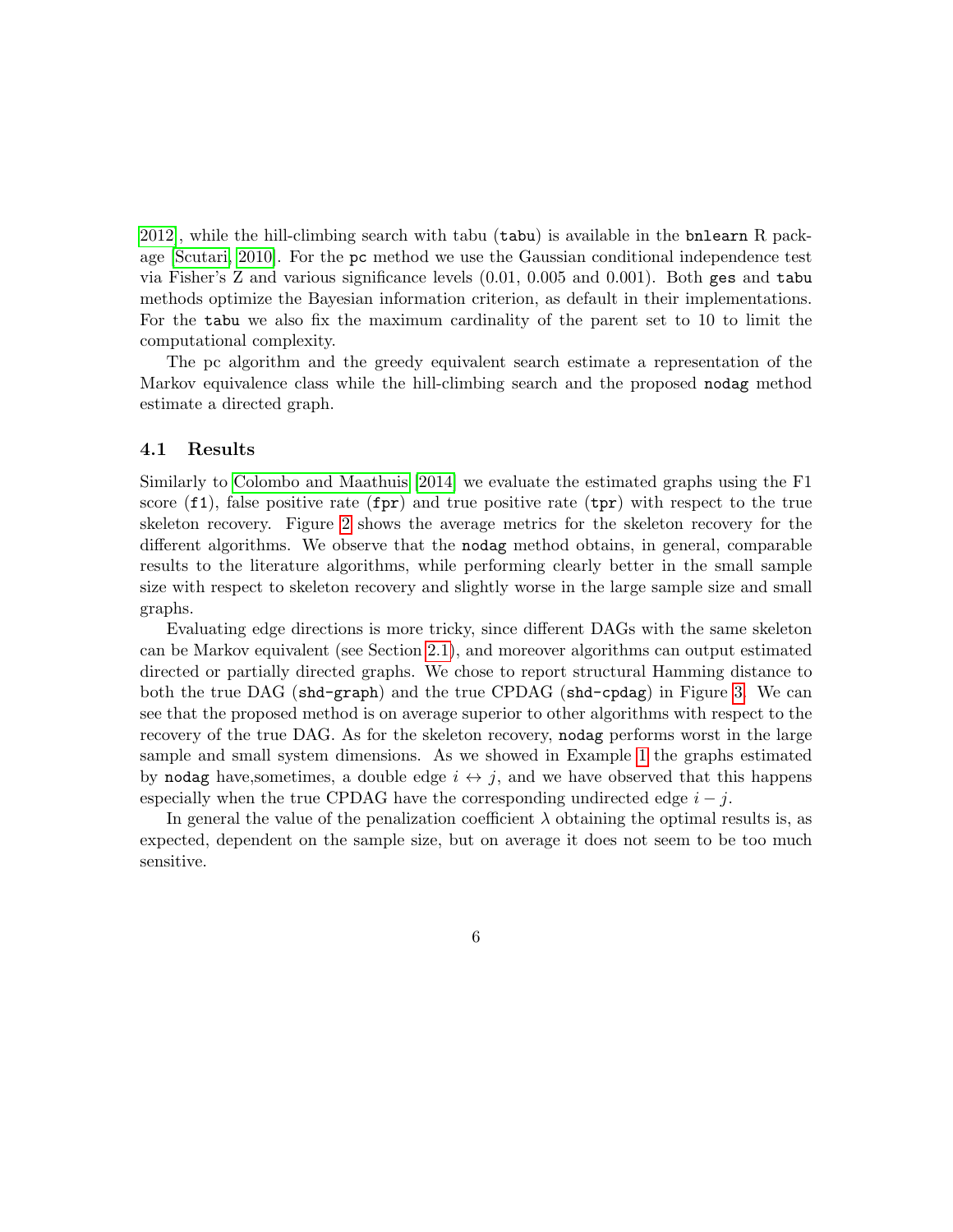In Figure [4](#page-9-0) we report the average execution time<sup>[1](#page-6-0)</sup> for the different methods. The nodag method is shown to outperform all the other methods from a computational speed prospective, especially for large sample and system sizes.

## 5 Protein signaling network

As an example of real-data application we consider the dataset from [Sachs et al.](#page-14-7) [\[2005\]](#page-14-7) largely used [\[Friedman et al., 2007,](#page-13-3) [Meinshausen et al., 2016,](#page-14-8) [Zheng et al., 2018,](#page-15-1) [Varando](#page-15-3) [and Hansen, 2020\]](#page-15-3) in the graphical models and causal discovery literature.

Data consist of observations of phosphorylated proteins and phospholipids  $(p = 11)$  from cells under different conditions ( $n = 7466$ ).

We estimate the graph representing the protein-signaling network with our nodag method with  $\lambda = 0.2$  (Figure [5\)](#page-10-0). The nodag method estimates a graph without cycles and with 12 edges of which 4 are also present in the consensus network [\[Sachs et al., 2005\]](#page-14-7). Tow estimated edges, jnk  $\rightarrow$  pkc and mek  $\rightarrow$  raf, appear with reversed direction in the consensus network while others (jnk  $\rightarrow$  p38, akt  $\rightarrow$  erk, akt  $\rightarrow$  mek) appear in the graph estimated from other methods in the literature [\[Meinshausen et al., 2016,](#page-14-8) [Varando and Hansen, 2020\]](#page-15-3).

## 6 Discussion

We have framed the problem of learning DAGs in the larger class of linear structural equation models and we have shown that a simple approach based on optimization techniques and without any acyclicity constraints is able to obtain similar recovery performances than state-of-the-art algorithms, see Figures [2](#page-7-0) and [3.](#page-8-0)

The proposed nodag is also considerably faster than classical constraint-based and scorebased methods (Figure [4\)](#page-9-0). By avoiding the acyclicity constraint we are able to use a standard proximal gradient algorithm over a matrix  $A \in \mathbb{R}^{p \times p}$  and thus the computational cost of the method depends only on the size of the system  $(p)$  and not on the sparsity level or the sample size.

<span id="page-6-0"></span><sup>1</sup>Simulations performed on a standard laptop with 8Gb of RAM and an i5-8250U CPU

<sup>7</sup>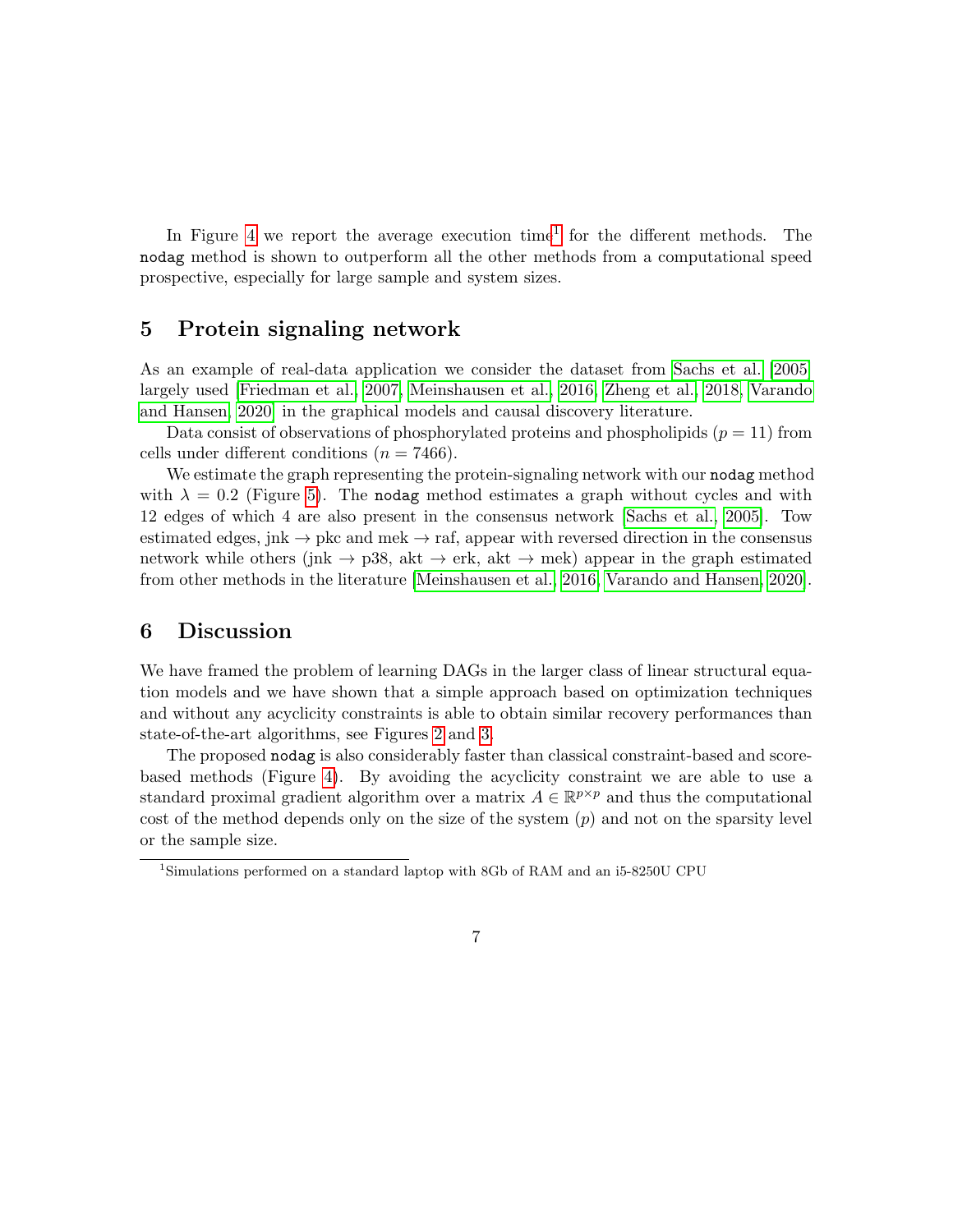

<span id="page-7-0"></span>Figure 2: Average F1 score, true positive rate and false positive rate for the recovery of the skeleton. Different algorithms in different colours, the proposed nodag method with solid lines and algorithms from the literature dashed. Results for nodag-0.1 are not shown for  $n = 100$  to improve readability.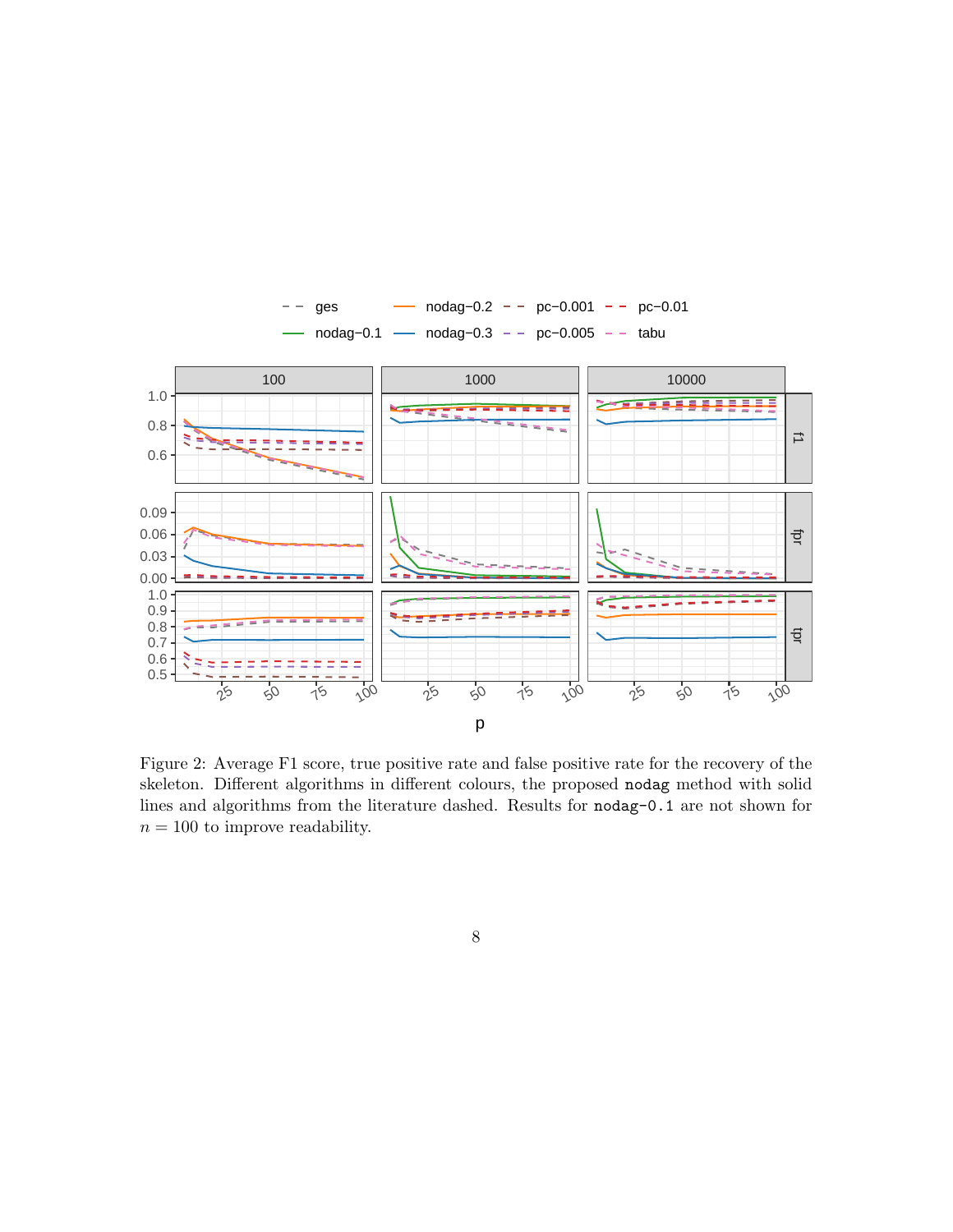

<span id="page-8-0"></span>Figure 3: Average structural hamming distances with respect to the true CPDAG (shd-cpdag) and to the true DAG (shd-graph). Different algorithms in different colours, the proposed nodag method with solid lines and algorithms from the literature dashed. The distance with respect to the empty graph is shown with black dotted lines. Results for nodag-0.1 are not shown for  $n = 100$  to improve readability.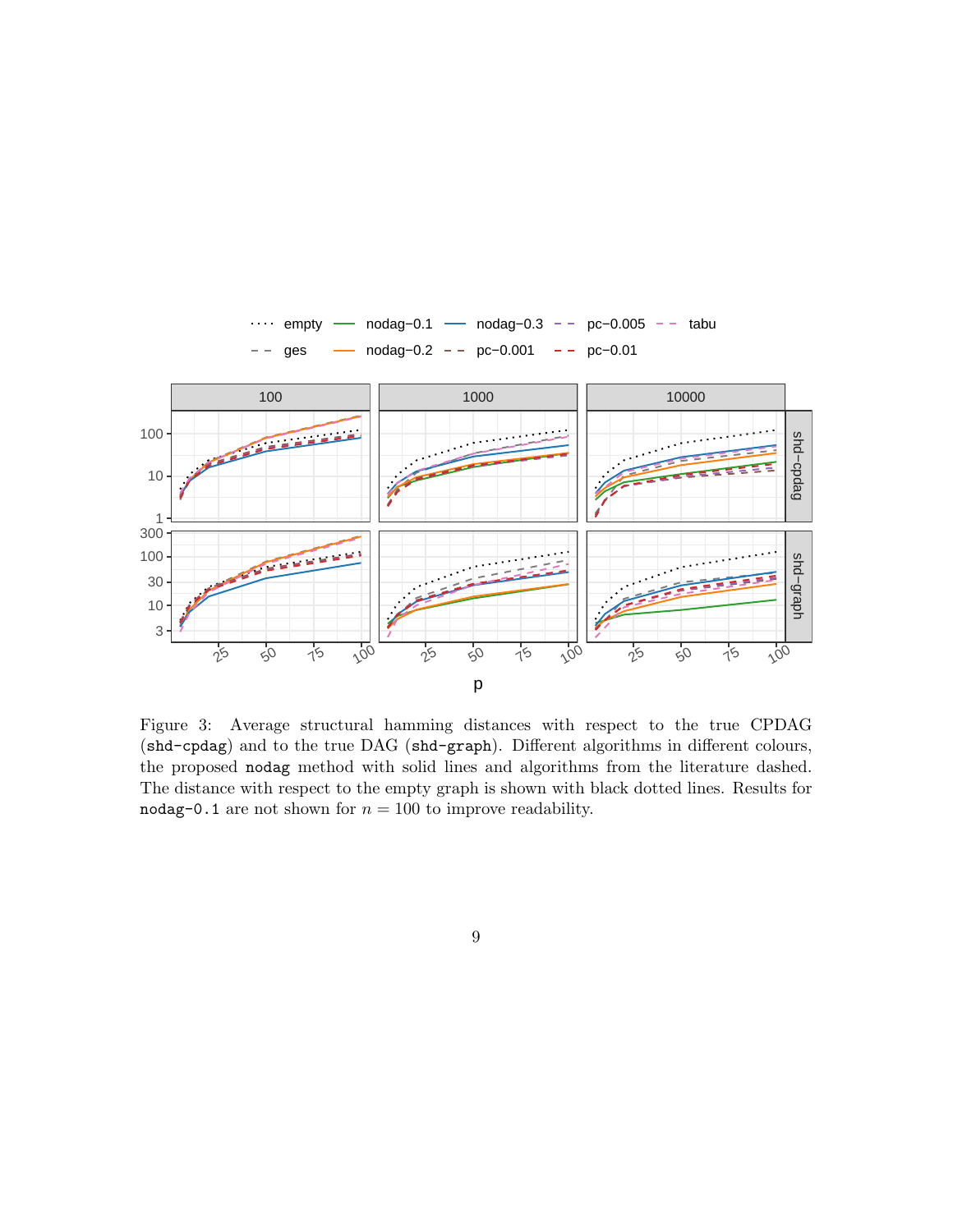

<span id="page-9-0"></span>Figure 4: Average execution time for different algorithms (colours), the proposed nodag method with solid lines and algorithms from the literature dashed.

Moreover, the output of the nodag method parametrizes the inverse covariance matrix and thus provides an estimation of the parameters of the model, contrary to constraintbased algorithms. In particular, from the estimation of the A matrix is possible to recover an estimate of the coefficient matrix  $\Lambda$  in equation [\(3\)](#page-1-2).

#### 6.1 Feature directions

The nodag method estimates linear SEM without acyclicity constraints and thus it would be interesting to empirically test its performance in the recovery of SEM with cycles.

As for lasso [\[Friedman et al., 2010\]](#page-13-8), graphical lasso [\[Friedman et al., 2007\]](#page-13-3) and other  $\ell_1$ penalized methods [\[Varando and Hansen, 2020\]](#page-15-3) it is straightforward to extend the method to estimate the regularization path for a sequence of decreasing  $\lambda$  values and thus being able to perform data-driven selection for the regularization coefficient. The good computational complexity make it feasible to combine the proposed algorithm with stability selection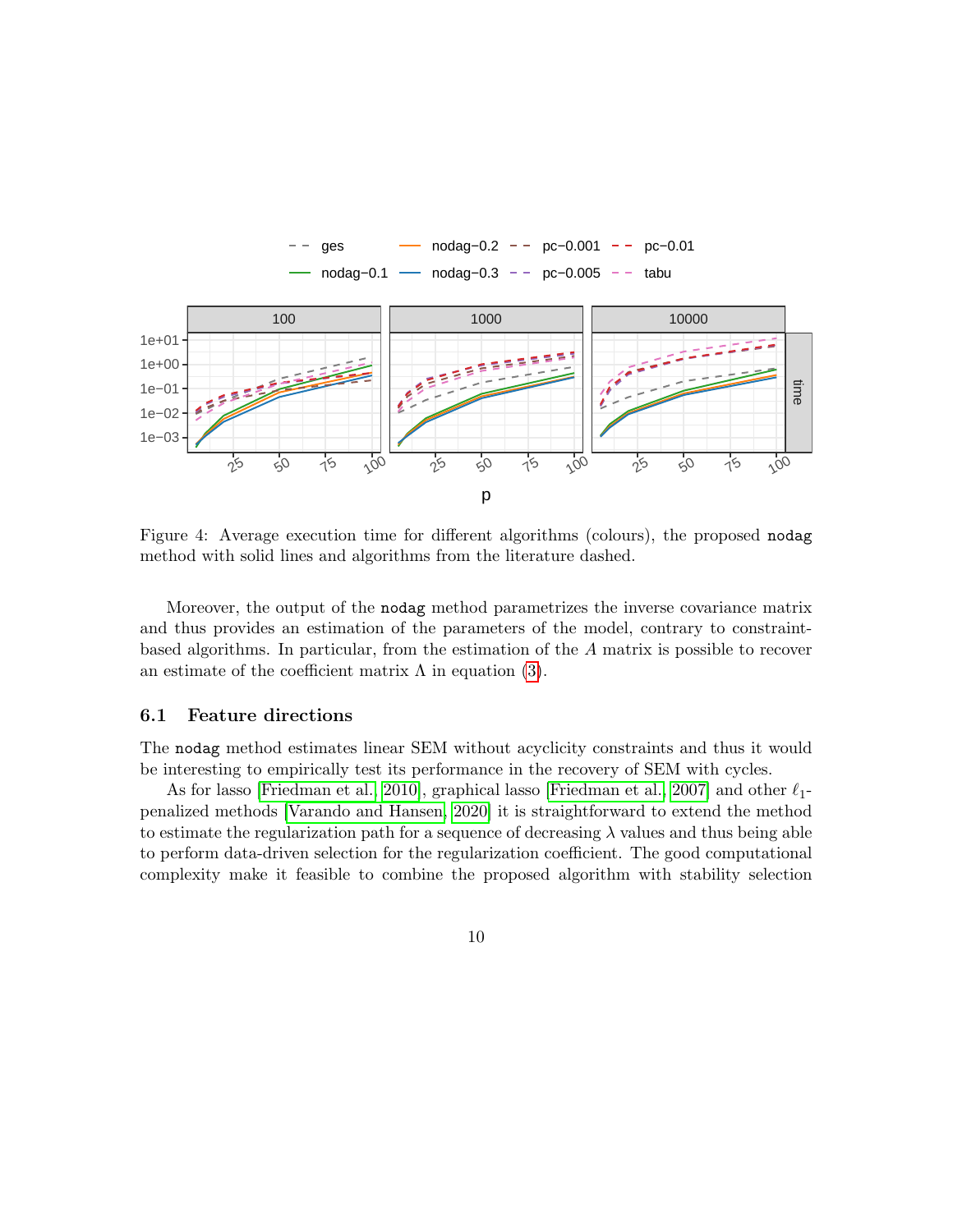

<span id="page-10-0"></span>Figure 5: Graph estimated as the support of  $A^*$  from solving the optimization problem  $(4)$ with  $\lambda = 0.2$ . In blue edges that are present in the conventionally accepted network [\[Sachs](#page-14-7) [et al., 2005\]](#page-14-7).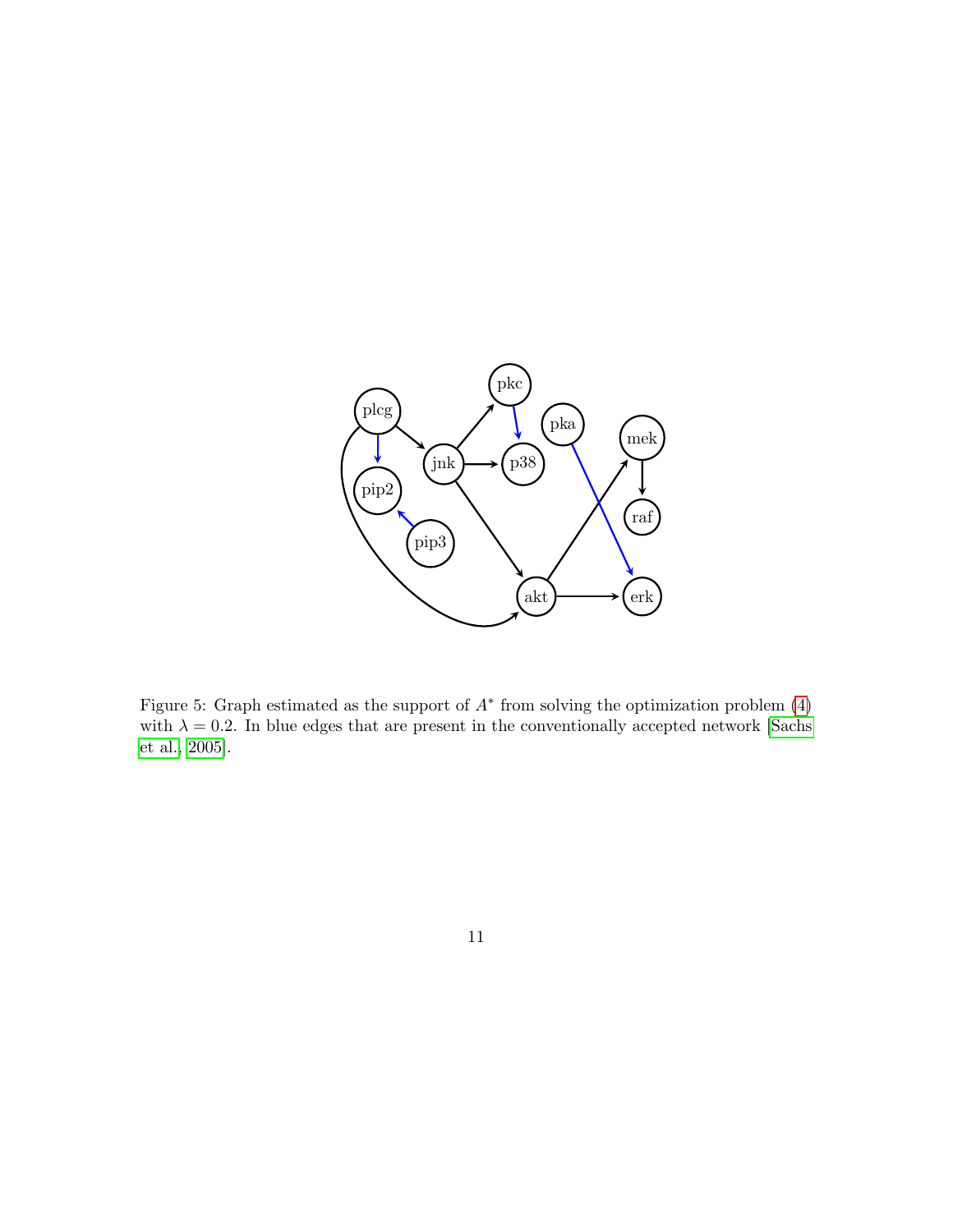methods Meinshausen and Bühlmann [\[2010\]](#page-14-9) and, by not imposing acyclicity, it allows to simply average matrices estimated from bootstrapped or sub-sampled data.

Finally, from a strictly computational point of view, it would be interesting to explore ways to speed up both the computations and the convergence of Algorithm [1.](#page-12-0) The sparsity of matrix A in Algorithm [1](#page-12-0) could probably be used to speed up or avoid the computation of its LU decomposition, this would in turn decrease the cost-per-iteration. Accelerated gradient-like methods could be applied to improve the speed of convergence [\[Beck and](#page-13-9) [Teboulle, 2009\]](#page-13-9), thus reducing the number of iterations needed to converge.

### 6.2 Reproducibility

The code and instructions to reproduce the examples, the simulation study and the realworld application are available at [https://github.com/gherardovarando/nodag\\_experiments](https://github.com/gherardovarando/nodag_experiments).

### Acknowledgments

This work was supported by VILLUM FONDEN (grant 13358).

## <span id="page-11-0"></span>A Algorithm implementation

Algorithm [1](#page-12-0) details the pseudocode of the proposed proximal method to solve problem [4.](#page-2-0) Each iteration of the algorithm consists basically in the gradient computation and the line search loop where the gradient descent and the proximal operator are applied for decreasingly small step sizes until the descent and the [Beck and Tabulle](#page-13-6) [\[2010\]](#page-13-6) conditions are met. The algorithm terminates when the difference of the objective function computed in the last two iterations is less than a specified tolerance  $(\varepsilon)$  or when the maximum number of iterations  $(M)$  has been reached. The LU factorization of A, used to compute both the log-determinant and the inverse, is performed with the LAPACK implementation [Anderson](#page-12-1) [et al.](#page-12-1) [\[1999\]](#page-12-1) using partial pivoting.

The fortran code implementing algorithm [1](#page-12-0) is available at [github.com/gherardovarando/nodag](https://github.com/gherardovarando/nodag).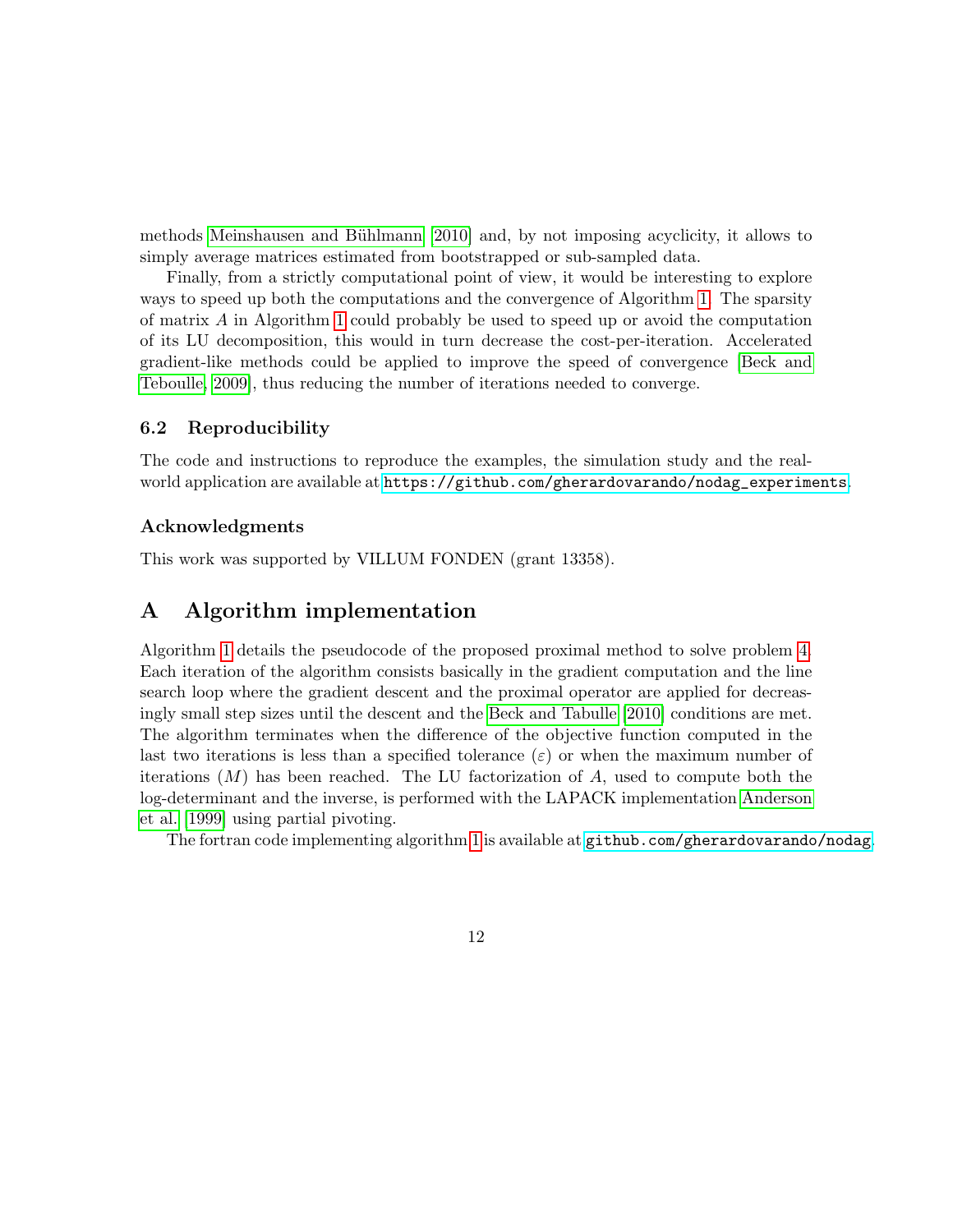<span id="page-12-0"></span>Algorithm 1 Proximal gradient algorithm for minimization of  $\ell_1$ -penalized minus loglikelihood

**input:**  $\hat{R}$  the empirical correlation matrix,  $M \in \mathbb{N}, \varepsilon > 0, \lambda > 0, \alpha \in (0, 1)$ 1: initialize  $k = 0$ ,  $A = L = U = I$ 2:  $f = \sum_{i=1}^{p} \hat{R}_{ii}$ 3:  $g = 0$ 4: repeat 5: increase iteration counter  $k = k + 1$ 6: compute  $A^{-1}$  using the LU decomposition 7: obtain the gradient  $D = 2\hat{R}A - 2A^{-1}$ 8: copy  $A$  into  $A'$ 9: f  $' = f, g' = g$ 10:  $s = 1$ 11: loop 12:  $A = A' - sD$ 13: soft thresholding A at level  $s\lambda$ 14:  $L, U = LU$  decomposition of A 15: compute  $\hat{R}A$ 16:  $f = -2\sum_{i=1}^{p} \log(U_{ii}) + \sum_{i,j=1}^{p} A_{ij}(\hat{R}A)$ ij 17:  $g = \lambda ||A||_1$ 18:  $\nu = \sum_{i,j}^{p} \frac{1}{2s} (A_{ij} - A'_{ij})^2 + (A_{ij} - A'_{ij}) D_{ij}$ 19: if  $f \leq f' + \nu$  and  $f + g \leq f' + g'$  then 20: break 21: else 22:  $s = \alpha s$ 23: end if 24: end loop 25:  $\delta = (f' + g' - f - g)$ 26: until  $k > M$  or  $\delta < \varepsilon$ output:  $A, f, \delta, k$ 

## References

- <span id="page-12-1"></span>E. Anderson, Z. Bai, C. Bischof, S. Blackford, J. Demmel, J. Dongarra, J. Du Croz, A. Greenbaum, S. Hammarling, A. McKenney, and D. Sorensen. LAPACK Users' Guide.
	- 13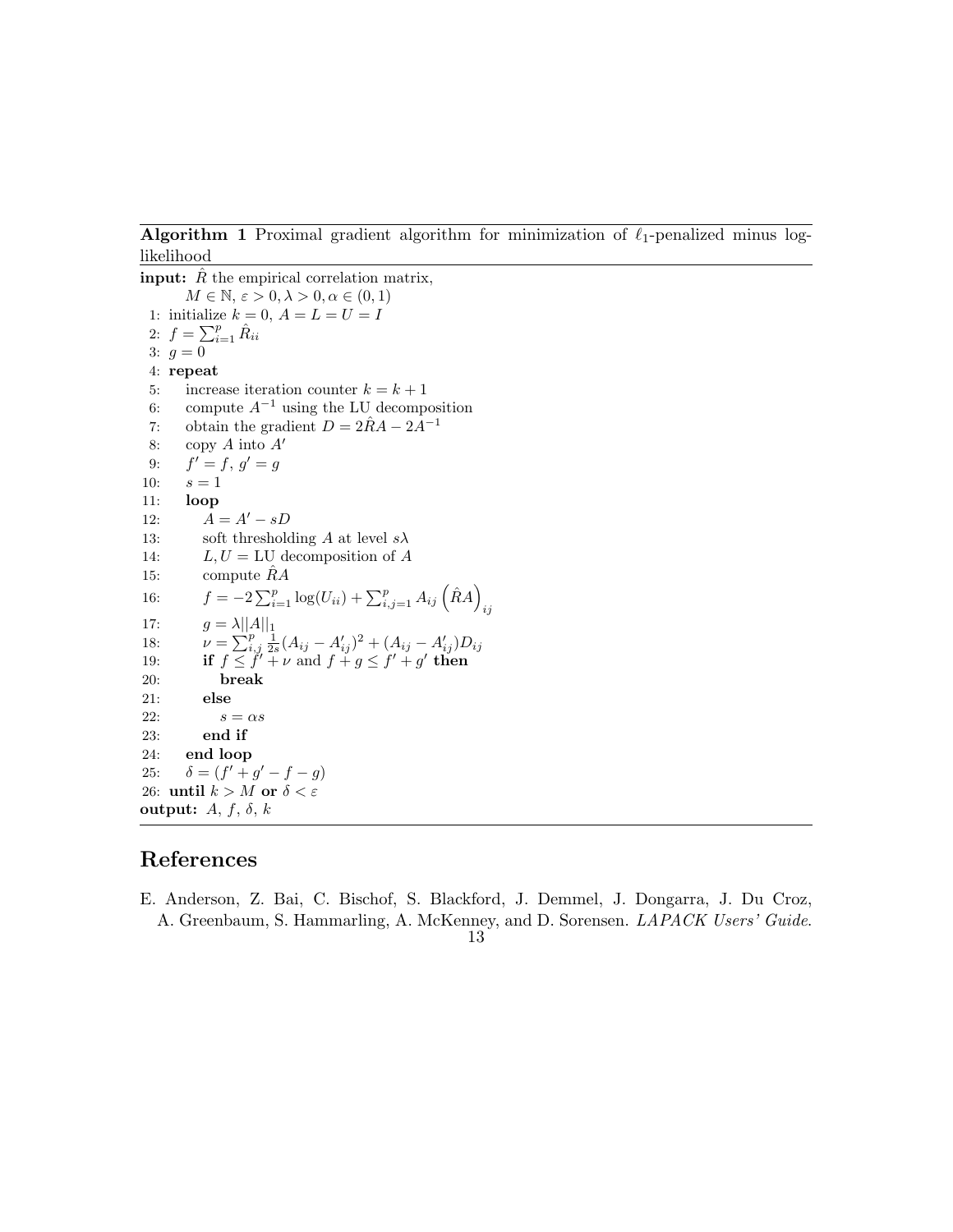Society for Industrial and Applied Mathematics, Philadelphia, PA, third edition, 1999.

- <span id="page-13-4"></span>Steen A. Andersson, David Madigan, and Michael D. Perlman. A characterization of Markov equivalence classes for acyclic digraphs. Ann. Statist., 25(2):505–541, 04 1997.
- <span id="page-13-5"></span>Francis Bach, Rodolphe Jenatton, Julien Mairal, and Guillaume Obozinski. Optimization with sparsity-inducing penalties. Found. Trends Mach. Learn., 4(1):1–106, 2012. ISSN 1935-8237.
- <span id="page-13-6"></span>A. Beck and M. Tabulle. Gradient-based algorithms with applications to signal recovery problems. In D. Palomar and Y. Eldar, editors, Convex Optimization in Signal Processing and Communications, pages 42–88. Cambridge University Press, 2010.
- <span id="page-13-9"></span>Amir Beck and Marc Teboulle. A fast iterative shrinkage-thresholding algorithm for linear inverse problems. SIAM Journal on Imaging Sciences, 2(1):183–202, 2009.
- <span id="page-13-1"></span>David Maxwell Chickering. A transformational characterization of equivalent Bayesian network structures. In Proceedings of the Eleventh Conference on Uncertainty in Artificial Intelligence, UAI'95, page 87–98, San Francisco, CA, USA, 1995. Morgan Kaufmann Publishers Inc.
- <span id="page-13-7"></span>David Maxwell Chickering. Optimal structure identification with greedy search. *Journal of* Machine Learning Research, 3:507–554, 2003.
- <span id="page-13-0"></span>Diego Colombo and Marloes H. Maathuis. Order-independent constraint-based causal structure learning. Journal of Machine Learning Research, 15(116):3921–3962, 2014.
- <span id="page-13-2"></span>Mathias Drton. Algebraic problems in structural equation modeling. In The 50th Anniversary of Gröbner Bases, pages 35–86, Tokyo, Japan, 2018. Mathematical Society of Japan.
- <span id="page-13-3"></span>J. Friedman, T. Hastie, and R. Tibshirani. Sparse inverse covariance estimation with the graphical lasso. Biostatistics, 9(3):432–441, 12 2007.
- <span id="page-13-8"></span>J. Friedman, T. Hastie, and R. Tibshirani. Regularization paths for generalized linear models via coordinate descent. Journal of Statistical Software, 33(1):1–22, 2010.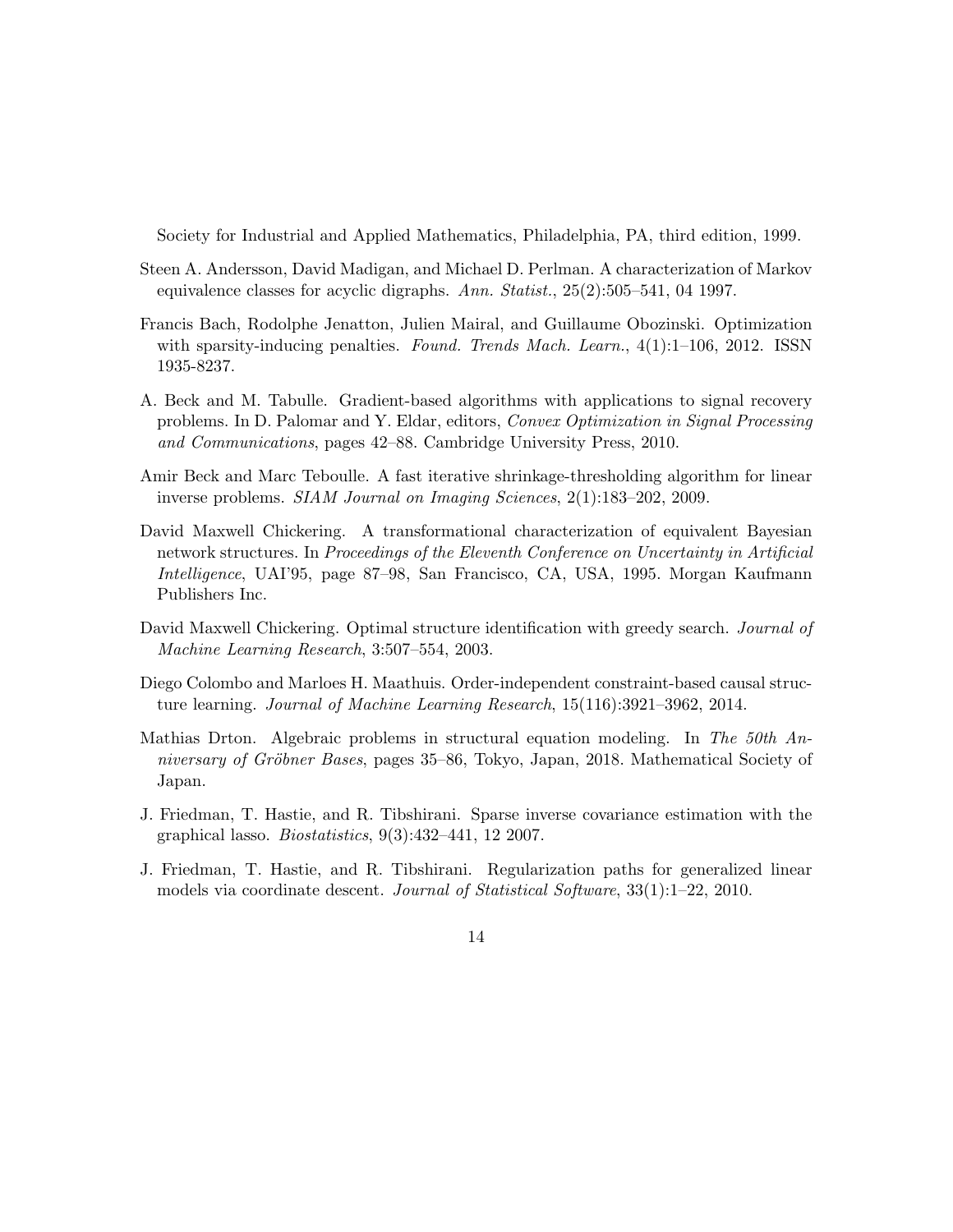- <span id="page-14-3"></span>David Heckerman, Dan Geiger, and David M. Chickering. Learning Bayesian networks: The combination of knowledge and statistical data. In Ramon Lopez [de Mantaras] and David Poole, editors, Uncertainty Proceedings 1994, pages 293 – 301. Morgan Kaufmann, San Francisco (CA), 1994.
- <span id="page-14-5"></span>Markus Kalisch, Martin M¨achler, Diego Colombo, Marloes H. Maathuis, and Peter Bühlmann. Causal inference using graphical models with the R package pcalg. Journal of Statistical Software, 47(11):1–26, 2012.
- <span id="page-14-9"></span>N. Meinshausen and P. Bühlmann. Stability selection. *Journal of the Royal Statistical* Society: Series B (Statistical Methodology), 72(4):417–473, 2010.
- <span id="page-14-8"></span>N. Meinshausen, A. Hauser, J. M. Mooij, J. Peters, P. Versteeg, and P. Bühlmann. Methods for causal inference from gene perturbation experiments and validation. Proceedings of the National Academy of Sciences, 113(27):7361–7368, 2016.
- <span id="page-14-4"></span>N. Parikh and S. Boyd. Proximal algorithms. Found. Trends Optim., 1(3):127–239, 2014.
- <span id="page-14-2"></span>Thomas Richardson. A characterization of markov equivalence for directed cyclic graphs. International Journal of Approximate Reasoning, 17(2):107 – 162, 1997. Uncertainty in AI (UAI'96) Conference.
- <span id="page-14-7"></span>K. Sachs, O. Perez, D. Pe'er, D. A. Lauffenburger, and G. P. Nolan. Causal protein-signaling networks derived from multiparameter single-cell data. Science, 308(5721):523–529, 2005.
- <span id="page-14-6"></span>Marco Scutari. Learning bayesian networks with the bnlearn R package. Journal of Statistical Software, 35(3):1–22, 2010. doi: 10.18637/jss.v035.i03.
- <span id="page-14-0"></span>Marco Scutari, Catharina Elisabeth Graafland, and José Manuel Gutiérrez. Who learns better Bayesian network structures: Accuracy and speed of structure learning algorithms. International Journal of Approximate Reasoning, 115:235 – 253, 2019.
- <span id="page-14-1"></span>Peter Spirtes. Directed cyclic graphical representations of feedback models. In *Proceedings* of the Eleventh Conference on Uncertainty in Artificial Intelligence, 02 1995.